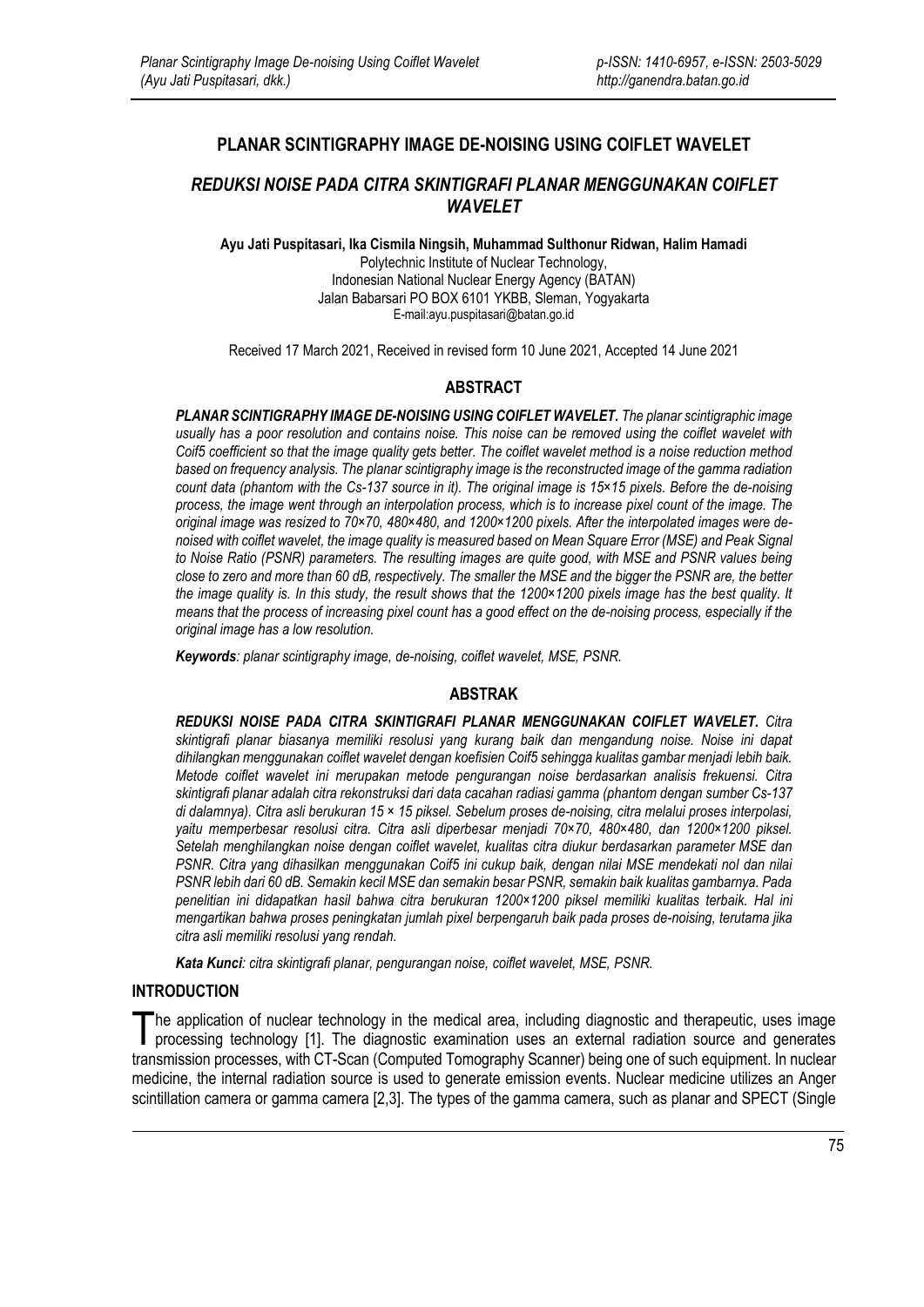Photon Emission Computed Tomography), have an essential difference, that is planar type will only be capable of displaying a 2D image, while SPECT (Single Photon Emission Computed Tomography) will generate 3D image [4], [5]. Gamma camera applies scintigraphy technique.

Planar scintigraphy images the distribution of radioactive material in a 2D image. This is mostly used for whole-body screening for tumors, metastatic tumors, and particularly bone [6]. A suitable radioactive material can be concentrated on a specific target organ after being compounded with another chemical into radiopharmaceutical, a chemical compound that contains radioactive atoms in its structure. It is used in the field of nuclear medicine for diagnosis or therapy. After applying radiopharmaceutical to the patient, the target organ will be imaged using a gamma camera that can detect gamma emission [7].

The quality of some of the produced images is good, but some are affected by noise (white noise, shot noise, salt and pepper noise, etc.), so the quality is degraded. The main source of noise is the random distribution detected by the gamma camera. The noise density level is generally very high compared to other imaging modalities. High noise levels will blur contrast and reduce image quality, resulting in an inaccurate diagnosis [8]. Several techniques were applied to enhance the quality of these images, with the image de-noising technique being one of the effective tools to enhance the image quality [9].

De-noising is an essential albeit complicated process in medical imaging [10]. In nuclear medicine imaging, scintigraphic images are commonly used to indicate the condition of some organs, despite their poor resolution. The quality depends both on the size and the layout of collimator holes, while the image resolution depends on the size of the holes and the detector sensitivity. In a scintigraphic image, the pixel value represents the radiation counting by the detector and contains a discrete value. These discrete values follow a distribution and this distribution is responsible for the presence of noise in the images [10–12]. So, image processing is needed for noise removal or reduction [14].

The benefits of image processing are identifying invisible objects, reducing noise, sharpening and restoring images [15]. Image processing can be applied using some techniques, such as image representation, preprocessing, enhancement, analysis, and compression. Image enhancement functions to remove noise, sharpen, or brighten images. Image enhancement techniques can be divided into spatial and frequency domain methods [15,16].

Image de-noising using wavelets shows the capability of fulfilling the compromise between smoothing and keeping important features [11]. Noise reduction in nuclear medicine can be proposed using wavelet transform [17], [18]. Noise in scintigraphic images can be corrected using several methods, one of which is the wavelet method, with the benefit being easy images comparison with different resolutions [9], [19]. Wavelet decomposition is quick and easy to compute. The amount of data in the image is not reduced when using wavelet transforms [9]. What distinguishes wavelet transforms from other techniques is the less distortion in the spectral characteristics of the noise-removed image [20].

Wavelet analysis is a technique to transform an array of N numbers from their actual numerical values to an array of N wavelet coefficients. Each wavelet coefficient signifies the proximity of the fit (or correlation) between the wavelet function at a particular size and a particular location within the data array [20]. Wavelet operates by dividing the image into certain parts with different frequencies, then each part of the image is passed by a signal or wavelet wave. These waves have different shapes and characteristics depending on the wavelet family used. There are several types of wavelet families in discrete wavelet transform (DWT), such as haar wavelets, coiflet wavelets, etc. The wavelet family has several forms of various wavelet functions and their respective scale functions [21]. Discrete Wavelet Transform affects the resulting PSNR value, one of the parameters for measuring image quality [22].

The coiflet wavelet is a type of the wavelet family (short name coif) where for the order of N, it is written as coifN. The length of the coiflet wavelet filter is 6N, where the order of the mother wavelet function and the scaling functions are 2N and 2N-1, respectively [21]. The coiflet wavelet family (coif5) provides better performance compared to other wavelet families in improving image quality, especially images with high noise densities [23]. Figure 1 shows the Coiflet Wavelet family.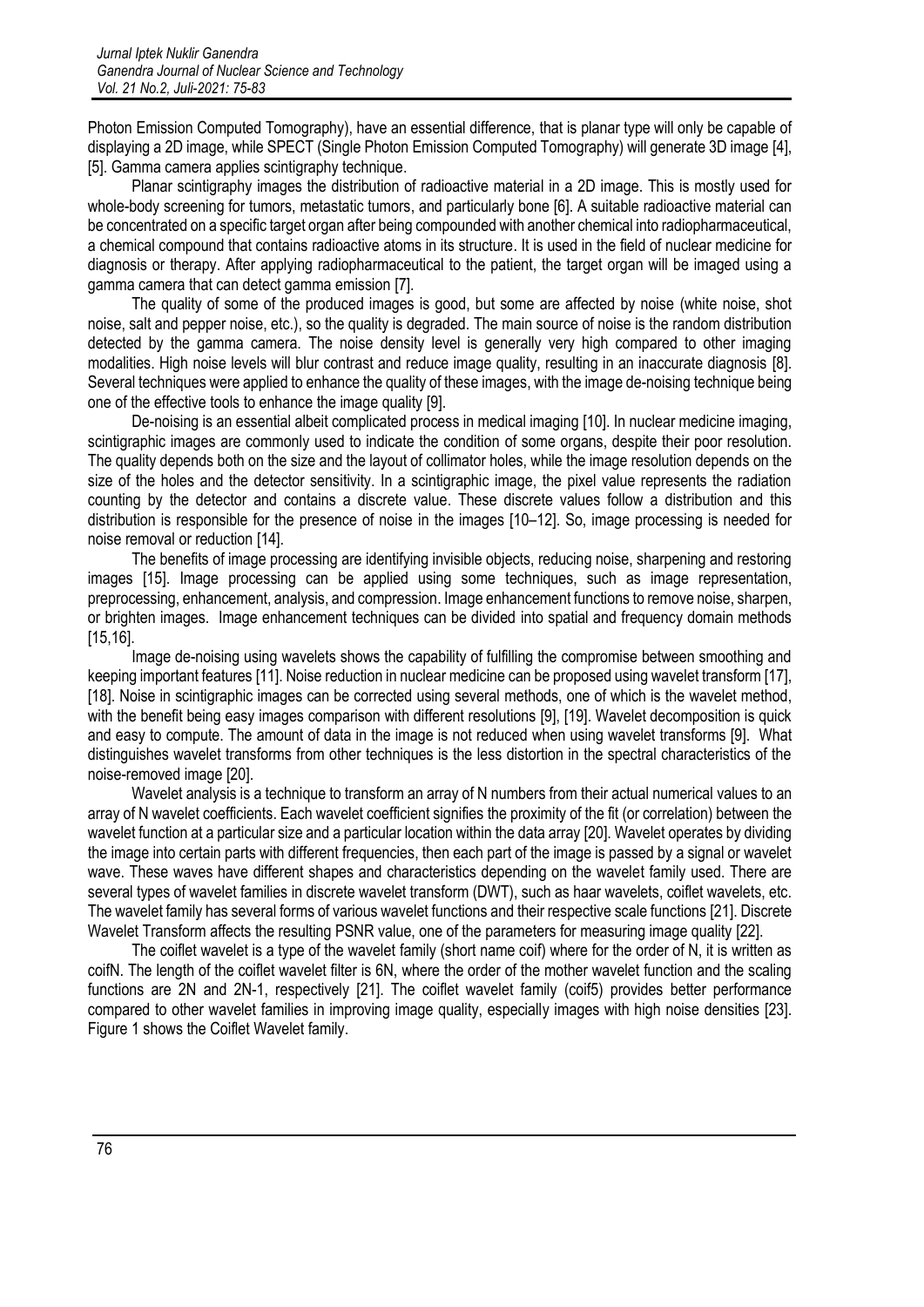

**Figure 1**. Coiflet wavelet family [24].

To determine the amount of noise lost and the quality of image reconstruction, several parameters can be evaluated, namely the mean square error (MSE) and peak signal to noise ratio (PSNR). MSE is the most common parameter of image quality measurement. MSE measures the mean of the squared cumulative errors between the resulting and original images, values closer to zero are better [8, 21]. PSNR is a quantification of the reconstructed signal quality. It is defined as the ratio between the maximum possible power value of a signal and the strength of the noise affecting the image [9]. To calculate PSNR, we have to calculate MSE first [25]. These are the following equations, Eq. (1) and (2).

$$
MSE = \frac{1}{m \times n} \sum_{i=0}^{m-1} \sum_{j=0}^{n-1} [I(i,j) - K(i,j)]^2
$$
\n(1)

$$
PSNR = 10 \log_{10} \left( \frac{MAX_i^2}{MSE} \right) = 20 \log_{10} \left( \frac{MAX_I}{\sqrt{MSE}} \right) = 20 \log_{10} (MAX_I) - 10 \log_{10} (MSE) \tag{2}
$$

Where I  $(i, j)$  is the original image,  $K(i, j)$  is the reconstructed image, and m, n are the pixels of the image.  $MAX_I$  is the maximum pixel value possible from the image and MSE is the Mean Square Error [9].

This study aims to reduce noise in planar scintigraphy images using coiflet wavelet. This scintigraphy image is obtained from gamma radiation measurements using the Nuclear Instrument Module (NIM). The reconstructed image quality was evaluated based on MSE and PSNR parameters.

## **METHODOLOGY**

The planar scintigraphy image is the reconstruction of the gamma radiation counting matrix. The source Cs-137 has a diameter of 25 mm and an area of 490.63 mm<sup>2</sup>. It is placed in a 7×7 cm acrylic phantom with three different positions (40,30; 20,50; and 13.5,13.5; in mm) based on the coordinate shown in Figure 2. Data collection was done every 5 mm, so we have 15 points of measurement on each axis.

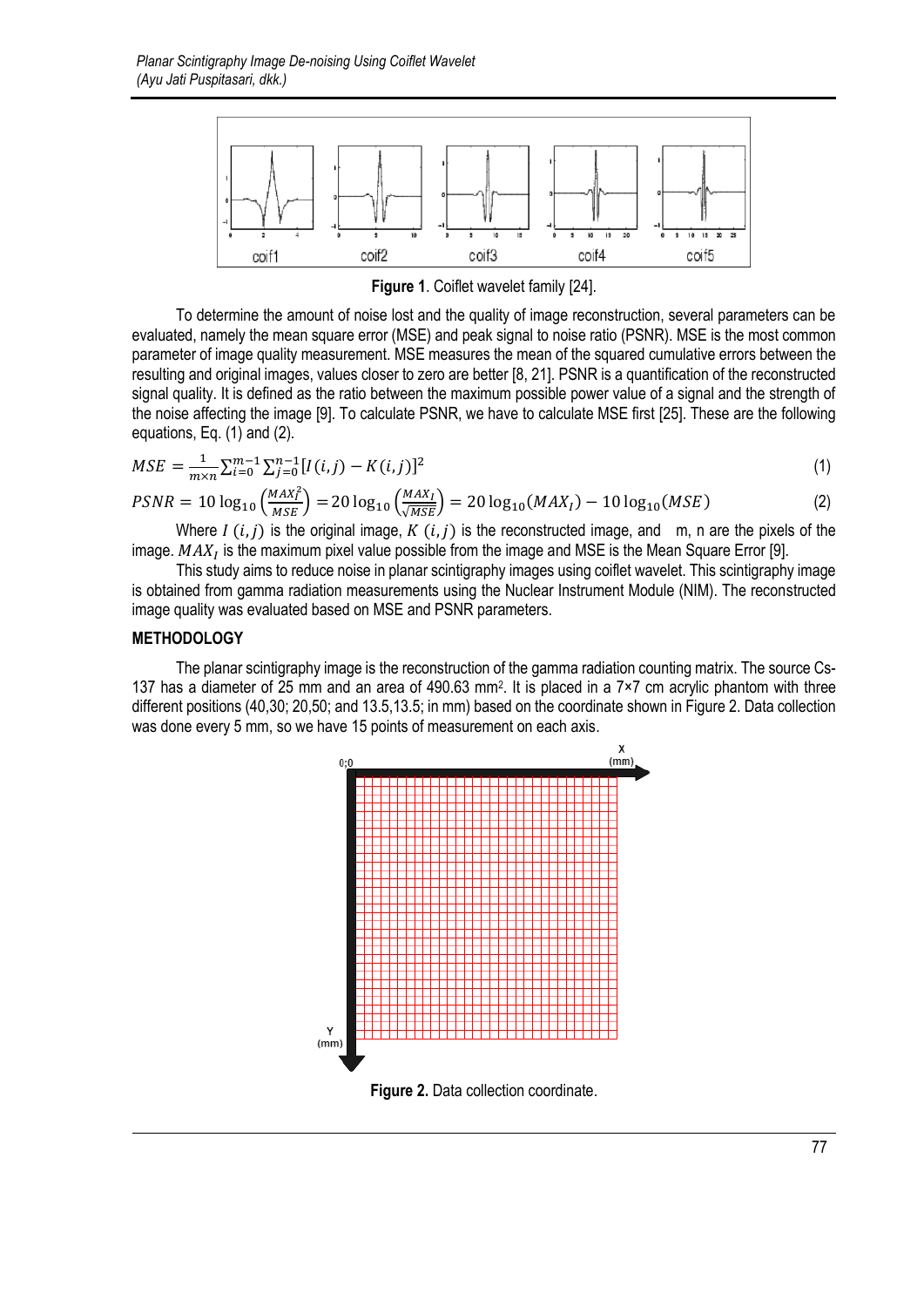Gamma radiation is counted using a NaI(Tl) scintillation detector which has been given a lead (Pb) collimator. The diameter of the detector is 2 inches. A 3 mm thick collimator will limit the catchment area to 2 mm. The collimator is used to focus the beam and to limit the catching area of the detector. The results of radiation detection by the scintillation detector (including Photomultiplier Tube, PMT) will be processed with amplifier and Single-Channel Analyzer (SCA) modules; these modules are NIM (Nuclear Instrumentation Module) standard (Figure 3).

The radiation counting results are compiled in a matrix to form an original image measuring 15×15 pixels. Figure 4 is the result of the original image from the Cs-137 phantom with a  $7\times7$  cm area which is turned into a 15×15 matrix so that it produces an original image with a resolution of 15×15 pixels . The flowchart of image reconstruction and enhancement (de-noising) using the Python language is shown in Figure 5.



**Figure 3**. Block diagram of radiation count measurement.



**Figure 4.** Cs-137 in the phantom: (a) position 1 (40,30); (b) position 2 (20,50); (c) position 3 (13.50,13.50); and original image: (d) position 1 (40,30); (e) position 2 (20,50); (f) position 3 (13.50,13.50).



**Figure 5.** De-noising image process' flowchart.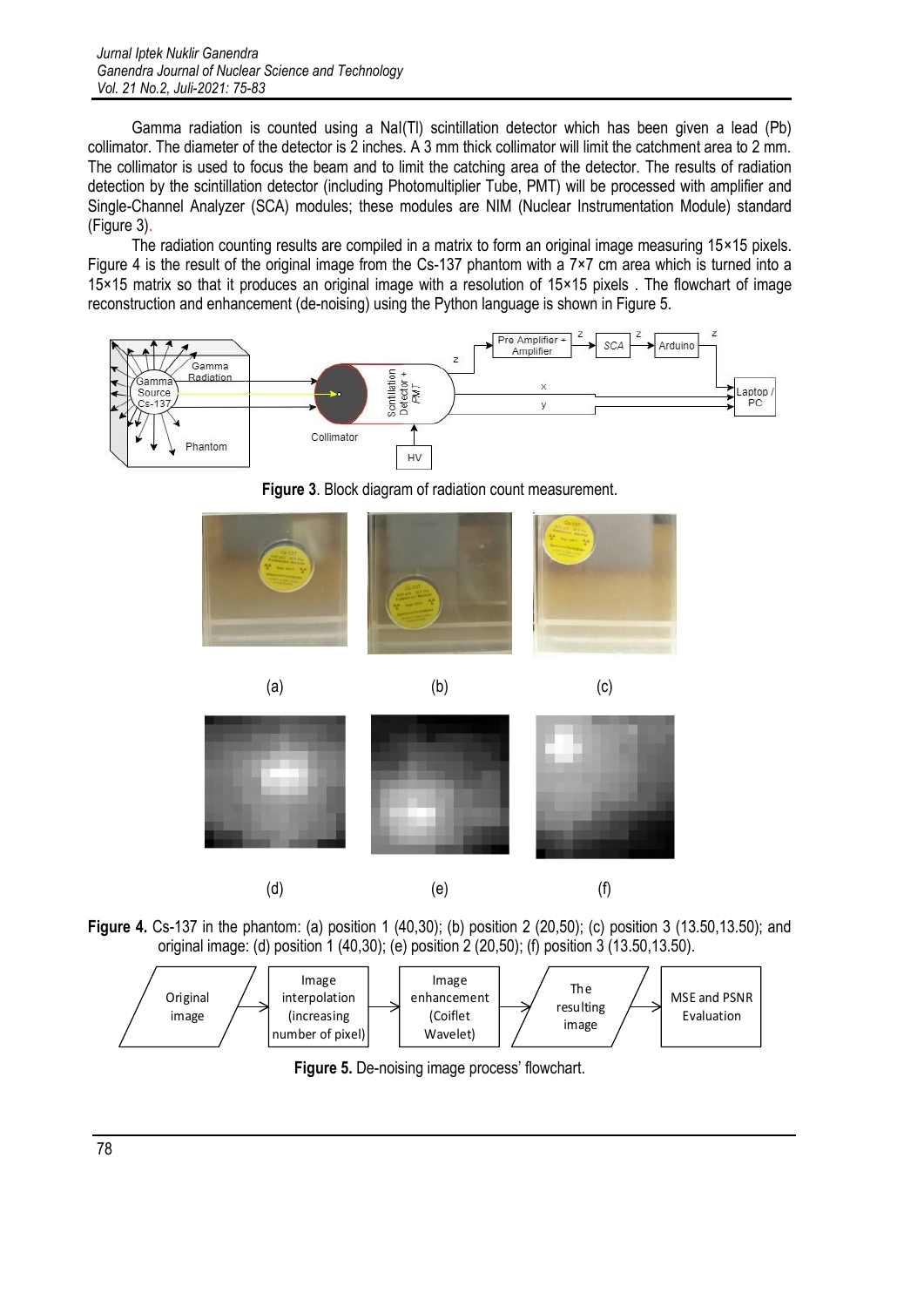The radiation count matrix is reconstructed into an original image, then the original image is interpolated. Image interpolation is a method used to resize or distort an image. In this case, a nearest-neighbor interpolation is used to change the image resolution by increasing the number of pixels. The original image is resized to 70×70, 480×480, and 1200×1200 pixels. Variations of pixel count were used to determine whether there is an effect between image resolution and image quality after improving image quality process using the coiflet wavelet method.

In this study, the pywavelet package was used to apply the coiflet wavelet method. There are three stages: decomposing to divide the image into different frequencies, de-noising to reduce noise, and reconstructing the image again used the inverse discrete wavelet transform. The following is the result of the implementation program code for the coiflet wavelet method.

```
""" Dekomposisi"""
coeffs = pywt.dwt2(timbalResize, 'coif5')
LL, (LH, HL, HH)= coeffs
"""denoising"""
data = pywt.threshold((LH, HL, HH), 6, 'soft')
"""Rekonstruksi Citra"""
rek = pywt.idwt2 (LL,data), 'coif5')satu, dua =
70, 70
reks = cv2.resize(rek,(satu, dua))
```
The decomposition of the coiflet wavelet is done using the command "coeffs =  $p$ ywt.dwt2 (timbalResize, 'coif5'". After that, the resized image is separated according to its frequency. The decomposition is first level, so the image divided into four frequency parts using the command "LL,  $(LH, HL, H)$  $HH$ ) = coeffs", resulting in 4 parts of the image, namely the image with low-low frequency (LL), low-high frequency (LH), high-low frequency (HL), and high-high frequency (HH). LL is called the approximation coefficient, which can store information from the image. LH, HL, and HH are referred to as the detail coefficients. The denoising process on the image is only carried out on the detail coefficient. The part or layout of the approximation coefficients and detailed coefficients in a 2D array can be seen in Figure 6.





After the decomposition process, de-noising was carried out. The command used in the de-noising process is "data =  $pywt.$ threshold  $((LH, HL, HH), 6, 'soft')$ ". De-noising is only done on the image detail coefficient, by performing soft thresholding on that coefficient. The thresholding level is generated automaticaly. The last process is reconstructing the image again with the command " $\text{rek} = \text{pywt} \cdot \text{idwt2}$ ((LL, data), 'coif5')".

# **RESULTS AND DISCUSSIONS**

Before de-noising, the original images of 15×15 pixels from 7×7 cm phantom were interpolated to increase pixel count using nearest-neighbor interpolation. The pixel count increased to 70×70, 480×480, and 1200×1200 pixels. The results are shown in Table 1.

After increasing number of pixel in Table 1, the de-noising process was carried out using a coiflet wavelet. The results of the image after the de-noising process shown in Table 2.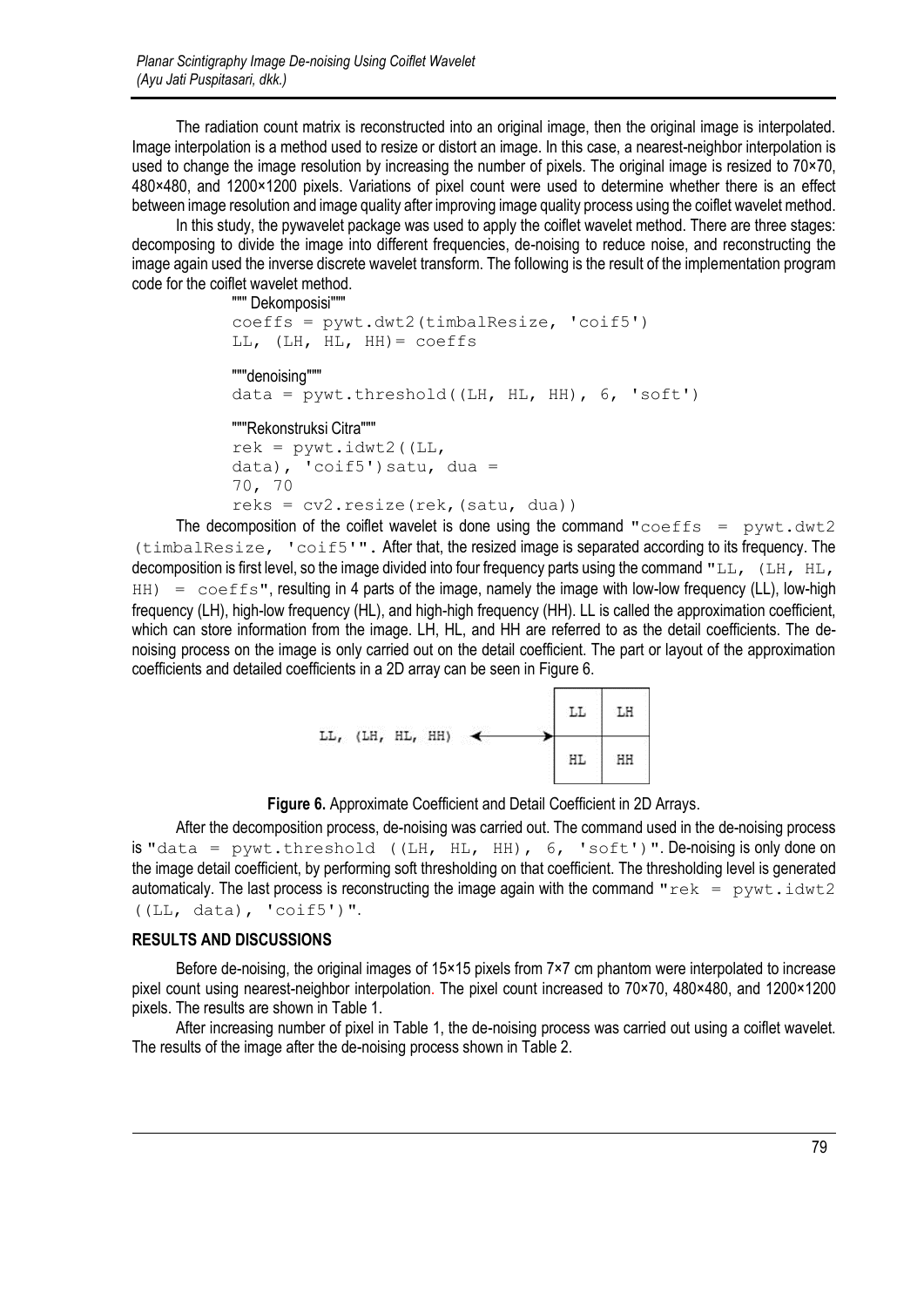| <b>Source</b><br>position | Phantom | Increase the number of pixels (pixels) |         |           |
|---------------------------|---------|----------------------------------------|---------|-----------|
|                           |         | 70×70                                  | 480×480 | 1200×1200 |
| (40, 30)                  |         |                                        |         |           |
| (20, 50)                  |         |                                        |         |           |
| (13.50, 13.50)            |         |                                        |         |           |

**Commercial Commercial Commercial** 

**Table 1.** Increase the number of pixels.



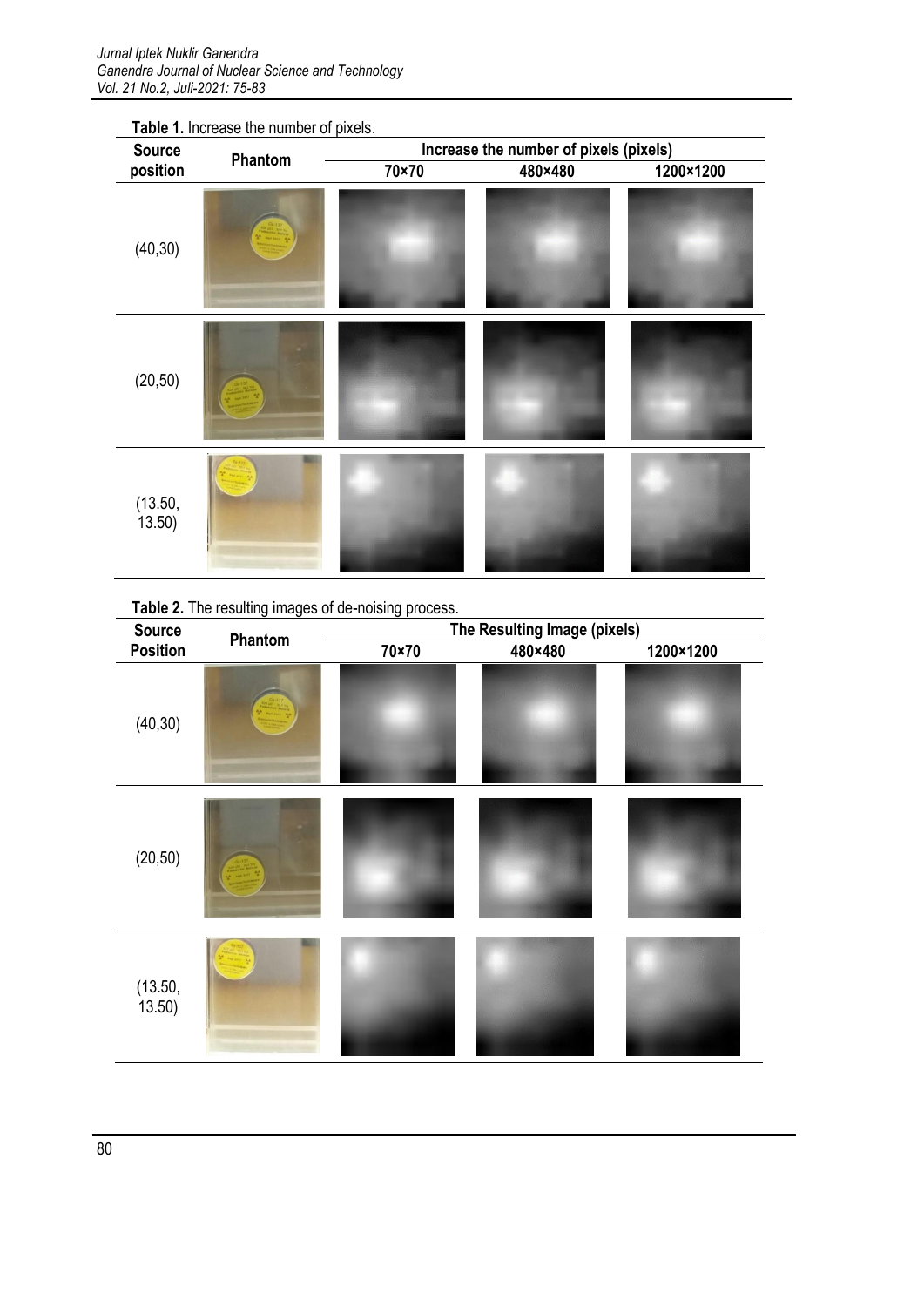| <b>No</b>      | <b>Source</b><br><b>Position</b> | Image resolution (pixels) | <b>MSE</b>            | PSNR (dB) |
|----------------|----------------------------------|---------------------------|-----------------------|-----------|
| $\mathbf{1}$   | (40,30)                          | 70×70                     | 0.02                  | 64.66     |
|                |                                  | 480×480                   | $4.39 \times 10^{-5}$ | 91.70     |
|                |                                  | 1200×1200                 | $2.81 \times 10^{-6}$ | 103.64    |
| $\overline{2}$ | (20, 50)                         | 70×70                     | 0.02                  | 64.38     |
|                |                                  | 480×480                   | $4.59 \times 10^{-5}$ | 91.50     |
|                |                                  | 1200×1200                 | $2.49 \times 10^{-6}$ | 103.44    |
| $\mathbf{3}$   | (13.50, 13.50)                   | 70×70                     | 0.01                  | 66.17     |
|                |                                  | 480×480                   | $3.00 \times 10^{-5}$ | 93.35     |
|                |                                  | 1200×1200                 | $1.92 \times 10^{-6}$ | 105.29    |
| Average        |                                  | 70×70                     | 0.02                  | 65.07     |
|                |                                  | 480×480                   | $3.80 \times 10^{-5}$ | 92.18     |
|                |                                  | 1200×1200                 | $2.43 \times 10^{-6}$ | 104.12    |

**Table 3.** MSE and PSNR calculation.

The denoised images in Table 2 are grayscale images with three image resolution variations at each position of the radioisotope source in the phantom. The images of varying resolutions cannot be distinguished visually. So, it is necessary to calculate the image quality parameters, namely MSE and PSNR.

The calculation of the value of MSE (Mean Square Error) and PSNR (Peak Signal to Noise Ratio) was used to test image quality after noise reduction was carried out. The calculation of the MSE and PSNR values uses equations (1) and (2).

Discrete wavelet transform is used to filter the noise so that the signal or image quality is better. Coiflet wavelet can reduce high-density noise. There are 5 types of coiflet families, from coif1 to coif5, each of which has a different value of the coefficient. This wavelet coiflet decomposes the scintigraphic image into low (L) and high (H) frequency coefficients. By the first level of decomposition, the image will be divided into LL, HL, LH, and HH. LL is the set for low-frequency components, while HL, LH, and HH are set for high-frequency coefficients. HL is the set of horizontal detail coefficients, LH is the vertical detail coefficient, and HH is the diagonal detail coefficient. Coif5 used in this study is proven to be able to reduce noise as indicated by its PSNR value, with a PSNR value of more than 60 dB. This also confirms the result of Rohima's research (2020) that coif5 produces the highest PSNR (56.9861 dB) compared to coefficients in other Coiflet families [26].

MSE cannot be equated with human visual perception. MSE shows the difference between the reconstructed vector image and the reference image. A low MSE value indicates two vectors are equal [27]. MSE is also referred to as noise power, a small value in MSE indicates that the noise in the image is small. The results of the MSE and PSNR calculations presented in Table 4 are quite good. Fatma Makhlouf et al (2013) had done similar research where several methods (one of them was wavelet transform) were used to de-noise planar scintigraphy images. Wavelet transformation is used to reduce several levels of Poisson noise of a scintigraphy image, with average PSNR results of 32.21 dB [19]. Thus, all of the results that were produced here are better, since the PSNR values are higher for all of the images. Although the image quality cannot be distinguished visually, the results of noise reduction using this wavelet coiflet can be said to be good. An image is said to have a good quality if the PSNR value is above 40 dB [28]. All images, with various test resolution variations, produce PSNR values above 40 dB.

The greater the PSNR value is, the better the image quality becomes, while the smaller the MSE value is, the less noisy the image will be [25], [29], [30]. These can be seen from the 1200×1200 pixels image. The image with the smallest MSE average is the 1200x1200 pixels image too. So, the image with the best image quality is that image.

The bigger the image resolution is, the better the resulting image quality. This is consistent with how the coiflet wavelet method works. This method works by filtering unwanted frequencies in the image, after the image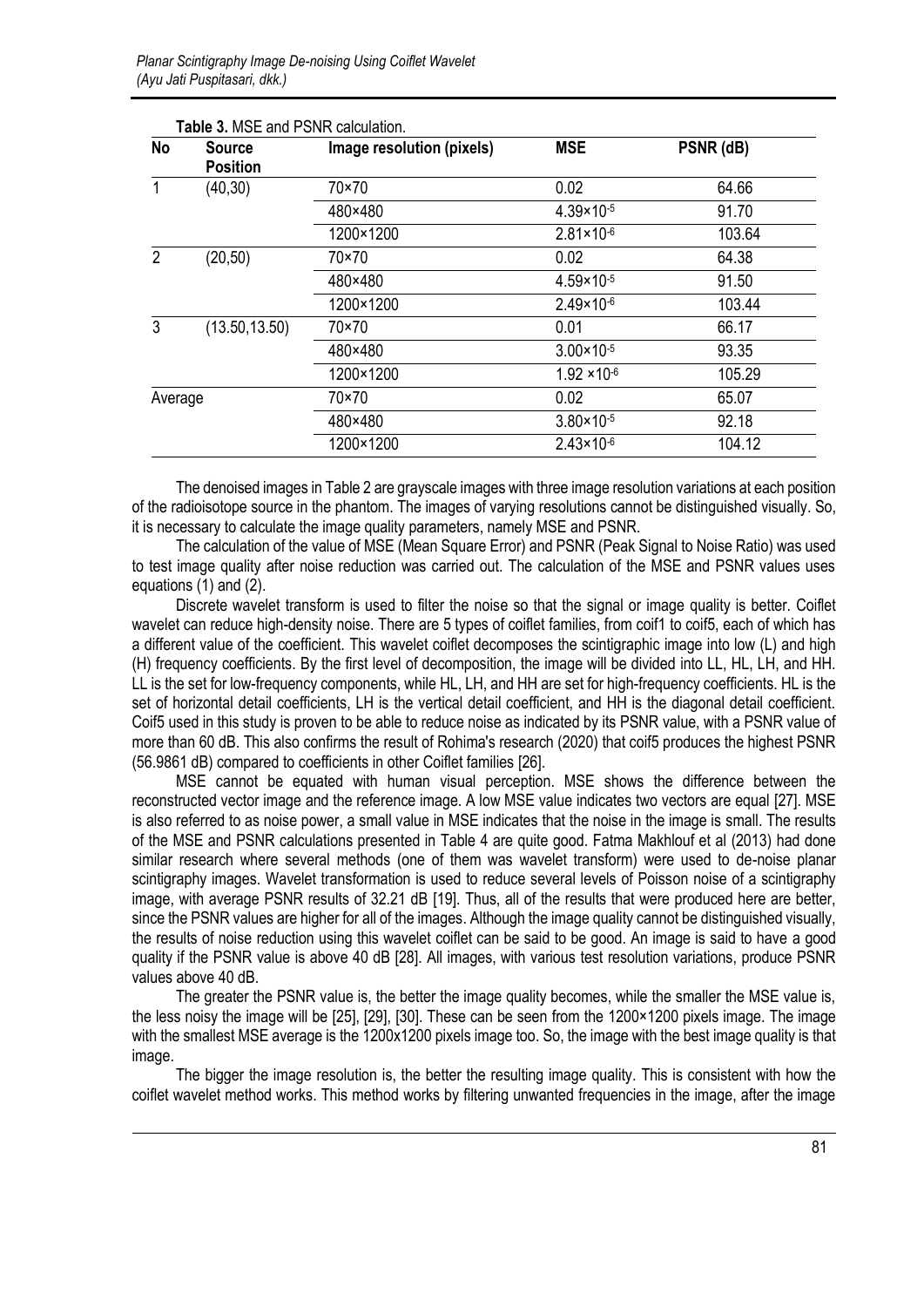was divided into four parts, each having different frequencies. If the image resolution that is included in the coiflet wavelet is small, then the image will be further divided into four smaller parts. Thus, during the de-noising process, there is less information that can be processed. This is why a small resolution image will produce a poor quality image and vice versa.

Pixel count affects the quality of the resulting image based on the MSE and PSNR values. The larger the image resolution is, the smaller the MSE value is, indicating that there is less noise in the image. In addition, a high PSNR value means that the image quality is excellent. This means that the interpolation process or the increase of the pixel count a good effect on the de-noising process afterward. Interpolation should be done, especially on images with low resolution, if a good quality image is desired. But, the increase in image resolution should not be too large so as not to affect its spatial resolution.

# **CONCLUSION**

The enhancement process of this planar scintigraphy image was carried frequency analysis, namely the coiflet wavelet with Coif5 coefficient. Before the de-noising process, the image went through an interpolation process to increase the image resolution. The original image, which has a resolution of 15×15 pixels, resized to 70×70, 480×480, and 1200×1200 pixels. After de-noising with coiflet wavelet was carried, the image quality is measured based on MSE and PSNR parameters. The resulting images are quite good, with MSE values are close to zero and PSNR values are more than 60 dB. This means that the noise in planar scintigraphy images can be reduced using the coif5 coefficient of the Coiflet wavelet. It is interesting to see that the interpolation process can help the de-noising process. Pixel count affects the resulting MSE and PSNR values. The smaller the MSE is and the bigger the PSNR is, the better the image quality becomes. In this study, the result shows that the 1200×1200 pixels image has the best quality. It means that the process of increasing pixel count has a good effect on the denoising process, especially if the original image has a low resolution. However, it is recommended that the increase of image resolution should not be too large so as not to affect its spatial resolution.

# **ACKNOWLEDGEMENT**

Authors wishing to acknowledge assistance or encouragement from Electronics Instrumentation, Polytechnic Institute of Nuclear Technology.

# **REFERENCES**

- [1] Y. Sasaki and K. Kusakabe, "Nuclear medicine for diagnosis and treatment," *IAEA Off. Public Inf. Commun.*, vol. 17, no. 1, pp. 7–8, 2017.
- [2] F. Kharfi, "Principles and Applications of Nuclear Medical Imaging: A Survey on Recent Developments," *Imaging Radioanal. Tech. Interdiscip. Res. - Fundam. Cut. Edge Appl.*, no. March 2013, 2013.
- [3] Y. Wang, "Nuclear Medicine: Physics and Imaging Methods (SPECT and PET)," New York, 2017.
- [4] D. H. Skuldt, *Nuclear medicine*. Vienn: International Atomic Energy Agency, 2014.
- [5] T. Lewellen, "The Scintillation Camera : Planar and SPECT List of Nuclear Medicine 'Single Photon' Radionuclides." Department of Radiology, University of Washington, 2007.
- [6] N. B. Smith and A. Webb, *Introduction to Medical Imaging*, 1st editio. Cambridge, England: Cambridge University Press, 2010.
- [7] J. L. Prince and J. M. Links, *Medical Imaging Signals and Systems*, 2nd ed. Pearson, 2014.
- [8] "Image quality and quality control in diagnostic nuclear medicine," *International Atomic Energy Agency*, 2021. https://www.iaea.org/resources/rpop/health-professionals/nuclear-medicine/diagnostic-nuclearmedicine/image-quality-and-quality-control#4 [Accessed Apr. 26, 2021].
- [9] A. Dixit and S. Majumdar, "COMPARATIVE ANALYSIS OF COIFLET AND DAUBECHIES WAVELETS USING GLOBAL THRESHOLD FOR IMAGE DENOISING," *Int. J. Adv. Eng. Technol.*, no. November, pp. 2247–2252, 2013.
- [10] S. R, K. G, and J. P. L, "Image Denoising using new digital pulse mode neural network," *Int. J. Eng. Trends Technol.*, vol. 4, no. 2, pp. 114–118, 2013.